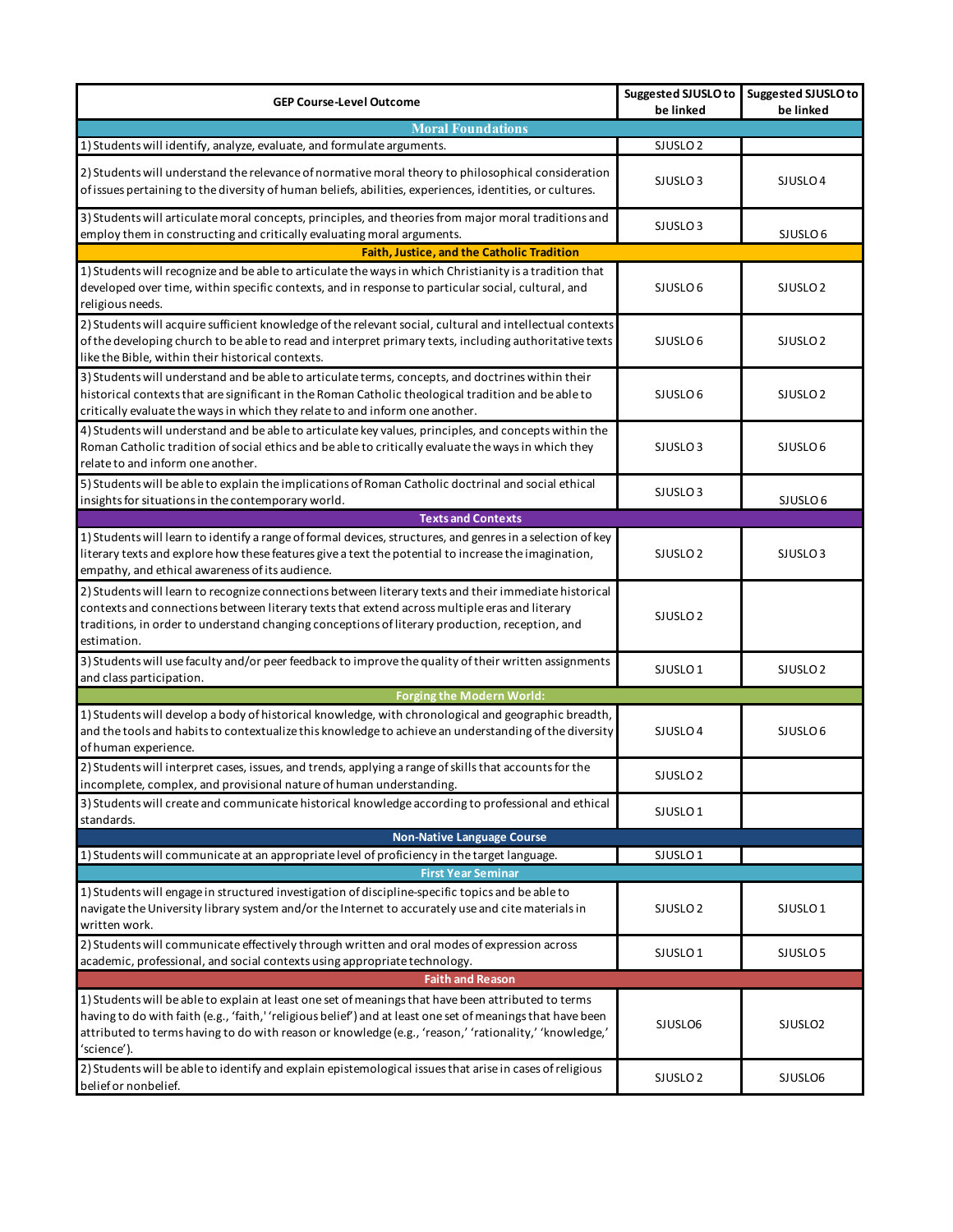| 3) Students will be able to explain a particular theoretical problem regarding the faith-reason<br>relation and to explain and evaluate at least one intellectual theory or tradition that offers a response<br>to that problem.                               | SJUSLO <sub>6</sub> | SJUSLO <sub>2</sub> |
|----------------------------------------------------------------------------------------------------------------------------------------------------------------------------------------------------------------------------------------------------------------|---------------------|---------------------|
| Art/Lit/Music, Theatre, Film                                                                                                                                                                                                                                   |                     |                     |
| 1) Students will demonstrate the ability to identify and examine the formal, technical, and expressive<br>qualities of works of art or literature and to produce their own creative or critical work.                                                          | SJUSLO <sub>2</sub> | SJUSLO <sub>1</sub> |
| 2) Students will demonstrate knowledge of particular artists/authors, the qualities of their work, and<br>lasting traditions in literature or the arts.                                                                                                        | SJUSLO <sub>6</sub> |                     |
| <b>Math Beauty:</b>                                                                                                                                                                                                                                            |                     |                     |
| 1) Students will demonstrate knowledge of the analytical methods and problem solving techniques<br>used within a specific mathematical field.                                                                                                                  | SJUSLO <sub>2</sub> |                     |
| 2) Students will demonstrate familiarity with processes of mathematical investigation such as:<br>formulating/understanding precise definitions, finding counterexamples, and constructing/verifying<br>proofs                                                 | SJUSLO <sub>2</sub> | SJUSLO <sub>6</sub> |
| <b>Natural Science:</b>                                                                                                                                                                                                                                        |                     |                     |
| 1) Students will understand how scientific knowledge is generated, evaluated and communicated.                                                                                                                                                                 | SJUSLO <sub>2</sub> |                     |
| 2) Students will correctly use scientific terminology and communication conventions to share their<br>findings with others.                                                                                                                                    | SJUSLO <sub>1</sub> |                     |
| 3) Students will use basic scientific equipment and techniques to generate and interpret data.                                                                                                                                                                 | SJUSLO5             | SJUSLO <sub>2</sub> |
| 4) Students will evaluate scientific evidence and understand current events in the relevant GEP<br>science course they have taken, including identifying the aesthetic dimensions of the natural world<br>as revealed by observation and scientific discovery. | SJUSLO 6            |                     |
| <b>Social-Behavioral Science:</b>                                                                                                                                                                                                                              |                     |                     |
| 1) Students will be able to explain the role of individuals, groups, or institutions in the context of<br>society.                                                                                                                                             | SJUSLO <sub>2</sub> | SJUSLO <sub>5</sub> |
| 2) Students will obtain the skills to be able to critically investigate diverse perspectives on individual,<br>institutional, or systemic processes.                                                                                                           | SJUSLO <sub>2</sub> | SJUSLO <sub>5</sub> |
| <b>Religious Difference:</b>                                                                                                                                                                                                                                   |                     |                     |
| 1) Students will apply the principles of critical reflection to the analysis of at least one non-Christian<br>religion.                                                                                                                                        | SJUSLO <sub>4</sub> | SJUSLO <sub>2</sub> |
| 2) Students will recognize and discuss examples of the impact of historical, political, and cultural<br>contexts on the teachings, sacred texts, and various manifestations of at least one non-Christian<br>religious tradition.                              | SJUSLO <sub>4</sub> | SJUSLO <sub>6</sub> |
| 3) Students will discuss the implications of living in a religiously diverse world for the other<br>disciplines they study and the career choices they will consider.                                                                                          | SJUSLO <sub>5</sub> | SJUSLO <sub>4</sub> |
| <b>Craft of Language:</b>                                                                                                                                                                                                                                      |                     |                     |
| 1) Students will develop an understanding of revision and practice editing skills by examining their<br>own writing and the writing of their peers.                                                                                                            | SJUSLO <sub>1</sub> |                     |
| 2) Students will learn to recognize and use various methods of rhetorical development including (but<br>not limited to) narrative, exposition, analysis, and argument.                                                                                         | SJUSLO <sub>1</sub> |                     |
| <b>Writing Intensive:</b>                                                                                                                                                                                                                                      |                     |                     |
| 1) Through analyzing texts and practicing their own writing students will improve analytical and<br>critical and/or creative writing skills                                                                                                                    | SJUSLO <sub>1</sub> | SJUSLO <sub>5</sub> |
| 2) Through classroom instruction and feedback on their work, students will learn the writing<br>conventions of the discipline                                                                                                                                  | SJUSLO 5            |                     |
| <b>Diversity</b>                                                                                                                                                                                                                                               |                     |                     |
| 1) Students will develop understandings about and identify the experiences and contributions<br>(political, social, economic, etc.) of particular cultural communities that have been systematically<br>marginalized.                                          | SJUSLO <sub>4</sub> |                     |
| 2) Students will understand the complex, dynamic, and dialectical nature of culture and the<br>political, historical, and economic conditions that shape it.                                                                                                   | SJUSLO <sub>4</sub> |                     |
| 3) Students will describe and analyze issues of subordination and privilege, oppression and resistance<br>in their own lives and the lives of other cultural groups.                                                                                           | SJUSLO <sub>4</sub> |                     |
| <b>Non-Western Area Studies:</b>                                                                                                                                                                                                                               |                     |                     |
| 1) Students will be able to describe and discuss in depth the cultural content and distinctive features<br>of one country or one region outside of North America and Europe from the perspective of its own                                                    | SJUSLO <sub>4</sub> |                     |
| people(s).                                                                                                                                                                                                                                                     |                     |                     |
| <b>Philosophical Anthropology:</b>                                                                                                                                                                                                                             |                     |                     |